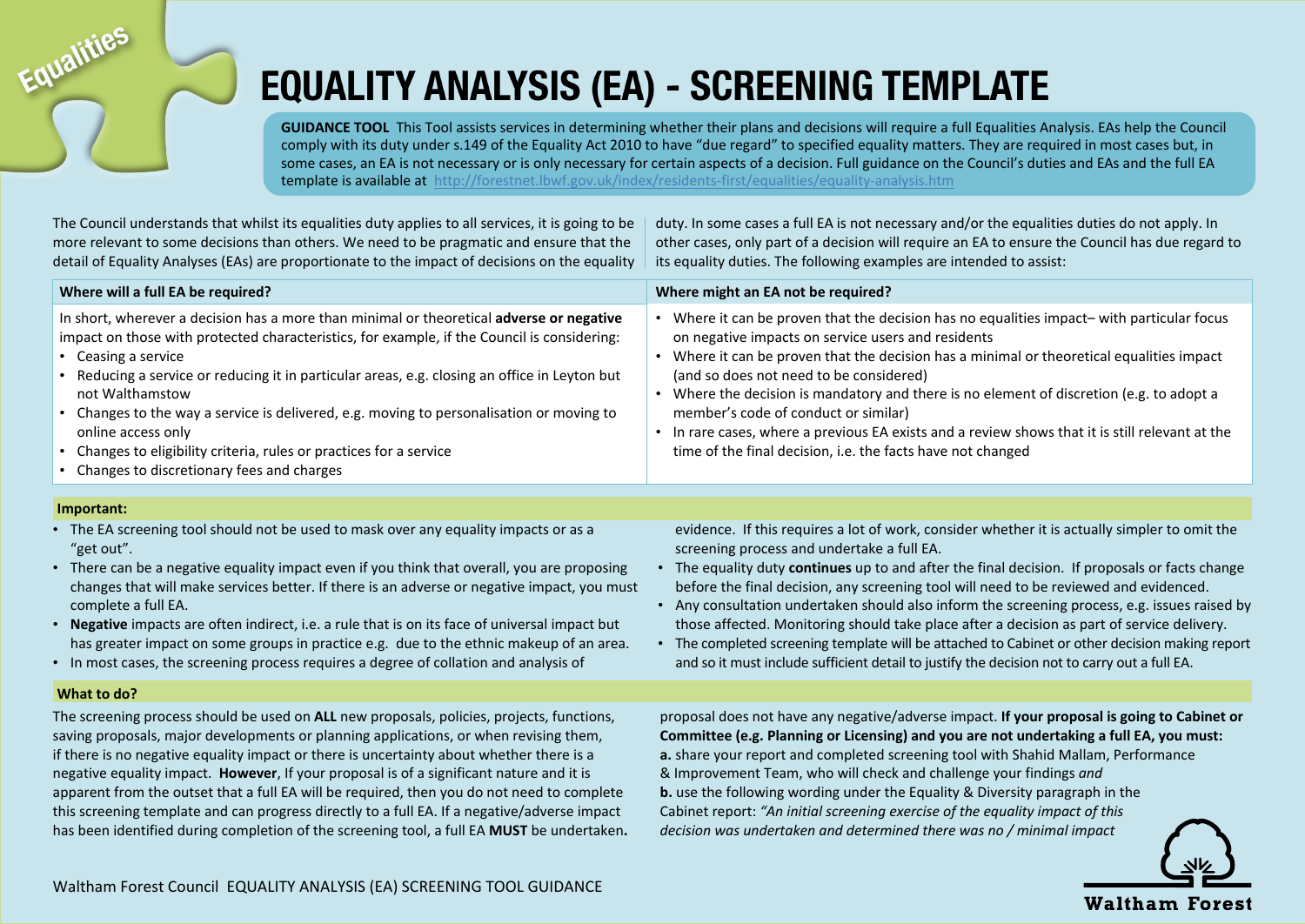If you have not identified any negative/ adverse impacts arising from your proposal you do not need to undertake a full EA. However, make sure you have explained clearly why the

*(delete as appropriate) on the Council's equality duty." Attach the completed template as an appendix to your report.*

**1. Proposal / Project Title:** Home to school assistance with travel Policy

## **2. Brief summary of the above: (include main aims, proposed outcomes, recommendations / decisions sought)**

This report relates a new Home to school assistance with travel Policy. This policy relates to all children and young people between the age of 5 to 19 years, and up to 25 years for young people with an Education, Health and Care Plan, who are residents of Waltham Forest. In some specific circumstances this policy may also be relevant for children under 5 with SEND.

The Education Act places a duty on Local Authorities to ensure that suitable travel arrangements are made, where necessary, to facilitate a child's attendance at school. The duty on local authorities is to make such travel arrangements as they consider necessary to facilitate attendance at school for eligible children. Commissioning have been working with partners and the public over several months to develop a revised policy.

## **3. Considering the equality aims (eliminate unlawful discrimination; advance equality of opportunity; foster good relations) indicate for each protected group whether there may be a positive impact, negative (adverse) impact, or no impact arising from the proposal.**

| 4. Protected Characteristic (Equality Group) $\,\boxtimes\,$ | <b>Positive</b><br><b>Impact</b> | <b>Negative</b><br><b>Impact</b> | <b>No</b><br><b>Impact</b> | Briefly explain your answer. Consider evidence, data and any consultation.<br>http://www.walthamforest.gov.uk/Pages/Services/Statistics-economic-information-and-analysis.aspx)                                                                      |
|--------------------------------------------------------------|----------------------------------|----------------------------------|----------------------------|------------------------------------------------------------------------------------------------------------------------------------------------------------------------------------------------------------------------------------------------------|
| Age                                                          |                                  |                                  | $\boxtimes$                | There is no specific impact in relation to age. The Policy relates to a specific age<br>group however sets out that, in exceptional circumstances, other ages may be<br>considered such as under 5s. This has not changed since the previous policy. |
| Disability                                                   | $\times$                         |                                  | $\Box$                     | This service seeks to address inequalities experienced by people with special<br>educational needs and disabilities to enable young people to access education more<br>easily.                                                                       |
| <b>Pregnancy and Maternity</b>                               |                                  |                                  | $\boxtimes$                | There is no specific impact in relation to pregnancy and maternity                                                                                                                                                                                   |
| Race                                                         |                                  |                                  | $\times$                   | There is no specific impact in relation to race                                                                                                                                                                                                      |
| Religion or Belief                                           |                                  |                                  | $\times$                   | No specific impact                                                                                                                                                                                                                                   |
| Sex (Including Gender Re-assignment)                         |                                  |                                  | $\times$                   | No specific impact                                                                                                                                                                                                                                   |
| Sexual Orientation                                           |                                  |                                  | $\times$                   | No specific impact                                                                                                                                                                                                                                   |
| Marriage and Civil Partnership                               |                                  |                                  | $\boxtimes$                | No specific impact                                                                                                                                                                                                                                   |